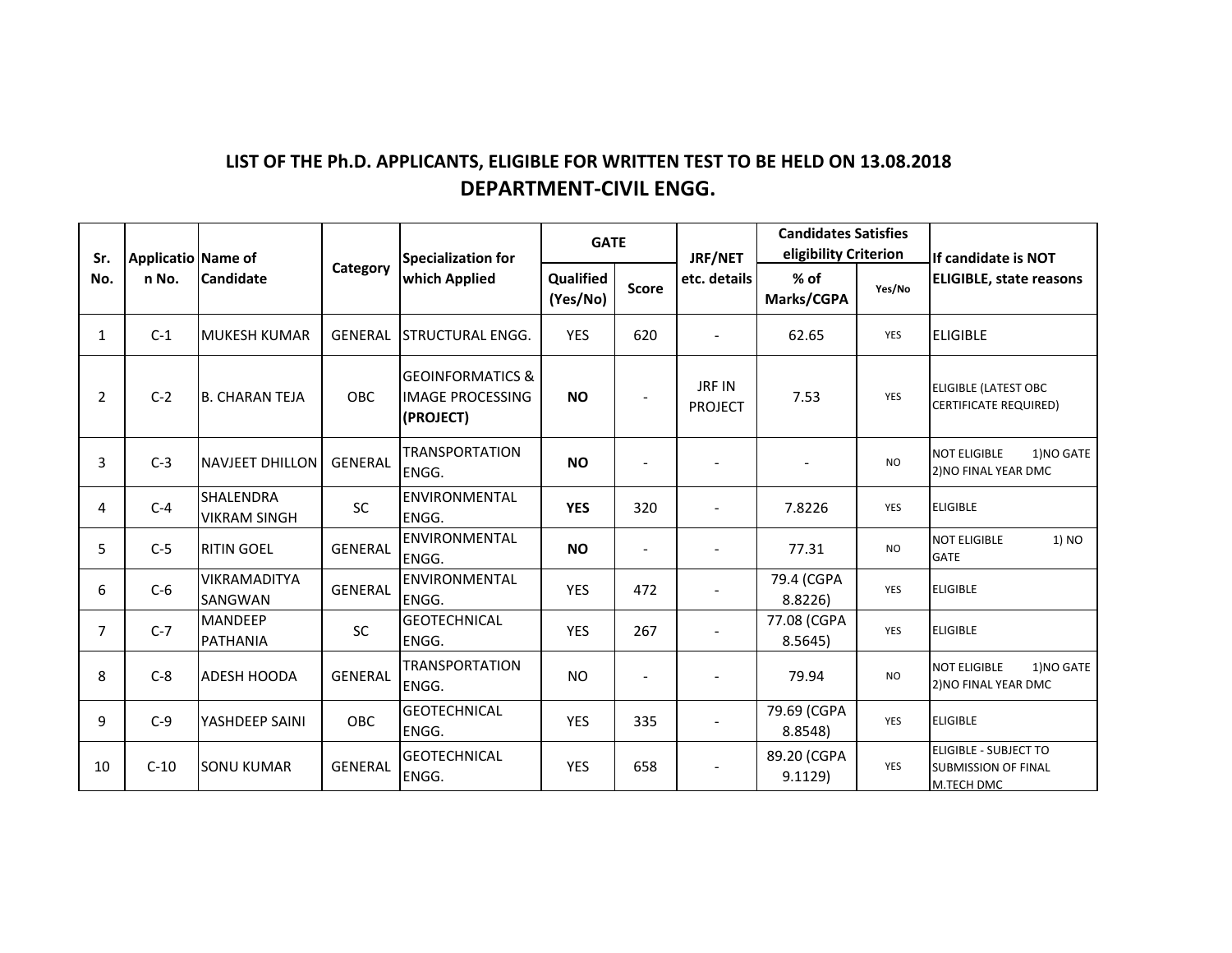| 11 | $C-11$ | <b>SAKSHI ROHILLA</b>              | OBC            | <b>GEOTECHNICAL</b><br>ENGG./ TPT/ ST./<br>ENV. | <b>YES</b> | 473                      |                              |                        | <b>NO</b>  | NOT ELIGIBLE - M.TECH NOT<br><b>COMPLETE</b>                                                           |
|----|--------|------------------------------------|----------------|-------------------------------------------------|------------|--------------------------|------------------------------|------------------------|------------|--------------------------------------------------------------------------------------------------------|
| 12 | $C-12$ | <b>RAVI MALIK</b>                  | <b>GENERAL</b> | <b>CIVIL ENGG.</b>                              | <b>YES</b> | 396                      |                              | 84.48 (CGPA<br>9.3387) | <b>YES</b> | <b>ELIGIBLE</b>                                                                                        |
| 13 | $C-13$ | KUSHAL KUMAR                       | <b>GENERAL</b> | ENVIRONMENTAL<br>ENGG.                          | <b>YES</b> | 450                      |                              |                        | <b>NO</b>  | NOT ELIGIBLE - M.TECH NOT<br><b>COMPLETE</b>                                                           |
| 14 | $C-14$ | <b>SANGEETA</b>                    | <b>SC</b>      | <b>WATER RESOURCES</b><br>ENGG.                 | <b>YES</b> | 397                      |                              |                        | <b>NO</b>  | NOT ELIGIBLE - M.TECH NOT<br><b>COMPLETE</b>                                                           |
| 15 | $C-15$ | <b>DEEPAK HOODA</b>                | <b>GENERAL</b> | <b>GEOTECHNICAL</b><br>ENGG.                    | <b>YES</b> | 365                      | $\overline{a}$               | 9.2258                 | YES        | <b>ELIGIBLE</b>                                                                                        |
| 16 | $C-16$ | <b>KAVITA SAINI</b>                | OBC            | <b>STRUCTURAL ENGG.</b>                         | <b>NO</b>  |                          |                              | 71.62                  | <b>NO</b>  | <b>NOT ELIGIBLE</b><br>1)NO GATE<br>2) LATEST OBC CERTIFICATE<br>REQUIRED                              |
| 17 | $C-17$ | PRIYANKA<br><b>MISHRA</b>          | <b>GENERAL</b> | <b>GEOTECHNICAL</b><br>ENGG.                    | <b>YES</b> | 653                      | $\overline{a}$               | 84.13                  | <b>NO</b>  | NOT ELIGIBLE - M.TECH NOT<br><b>COMPLETE</b>                                                           |
| 18 | $C-18$ | <b>KAVIRAJ</b>                     | <b>SC</b>      | <b>STRUCTURAL ENGG.</b>                         | <b>NO</b>  | $\overline{\phantom{a}}$ | $\qquad \qquad \blacksquare$ | 6.66                   | <b>NO</b>  | <b>NOT ELIGIBLE - NO GATE</b>                                                                          |
| 19 | $C-19$ | <b>ARVIND KUMAR</b>                | SC             | ENVIRONMENTAL<br>ENGG.                          | <b>YES</b> | 316                      | $\overline{\phantom{a}}$     |                        | <b>NO</b>  | NOT ELIGIBLE - M.TECH NOT<br><b>COMPLETE</b>                                                           |
| 20 | $C-20$ | AKASH JAISWAL                      | <b>OBC</b>     | <b>WATER RESOURCES</b><br>ENGG.                 | <b>YES</b> | 378                      |                              |                        | <b>NO</b>  | 1) NO GATE<br><b>NOT ELIGIBLE</b><br>2) LATEST OBC CERTIFICATE<br><b>REQUIRED</b>                      |
| 21 | $C-21$ | <b>MOHD ZEESHAN</b><br><b>KHAN</b> | <b>GENERAL</b> | <b>STRUCTURAL ENGG.</b>                         | NO.        |                          |                              | 69.9                   | <b>NO</b>  | NOT ELIGIBLE - NO GATE                                                                                 |
| 22 | $C-22$ | POOJA UPADHYAY OBC                 |                | <b>CIVIL ENGG.</b>                              | <b>NO</b>  |                          |                              |                        | <b>NO</b>  | <b>NOT ELIGIBLE</b><br>1)M.TECH NOT<br><b>COMPLETE</b><br>2) NO GATE<br>3)NO<br><b>OBC CERTIFICATE</b> |
| 23 | $C-23$ | <b>KAPIL YADAV</b>                 | <b>GENERAL</b> | <b>STRUCTURAL ENGG.</b>                         | <b>NO</b>  |                          |                              | 8.76                   | <b>NO</b>  | <b>NOT ELIGIBLE - NO GATE</b>                                                                          |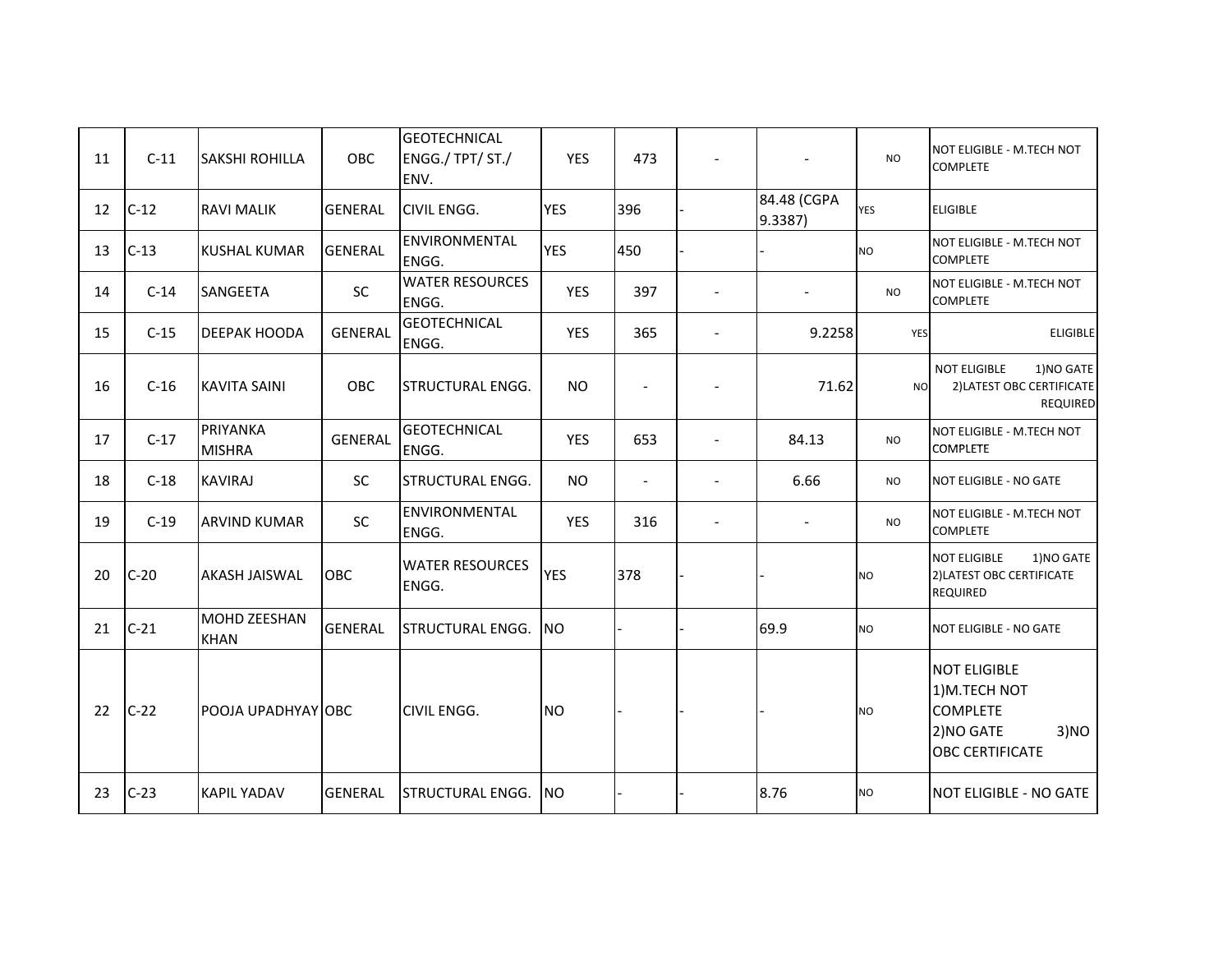| 24 | $C-24$ | <b>KAMAL SINGH</b>  | OBC            | <b>GEOTECHNICAL</b><br>ENGG.    | <b>YES</b> | 426                      |                          |        |                | <b>NOT ELIGIBLE</b><br>1)M.TECH NOT<br>NO COMPLETE<br>2)LATEST<br><b>OBC CERTIFICATE</b><br><b>REQUIRED</b>                |
|----|--------|---------------------|----------------|---------------------------------|------------|--------------------------|--------------------------|--------|----------------|----------------------------------------------------------------------------------------------------------------------------|
| 25 | $C-25$ | <b>TUSSHAR GOEL</b> | <b>GENERAL</b> | <b>STRUCTURAL ENGG.</b>         | <b>YES</b> | 445                      |                          |        | YES            | <b>ELIGIBLE - ELIGIBILITY</b><br><b>SUBJECT TO SUBMISSION</b><br>OF M.TECH COMPLETION<br><b>CERTIFICATE</b>                |
| 26 | $C-26$ | <b>MAHADEVA M</b>   | OBC            | CIVIL / STRUCTURAL<br>ENGG.     | <b>NO</b>  |                          |                          |        | N <sub>O</sub> | <b>NOT ELIGIBLE</b><br>1)NO GATE<br>2) NO PROOF OF M.TECH<br>%AGE<br>3)LATEST<br><b>OBC CERTIFICATE</b><br><b>REQUIRED</b> |
| 27 | $C-27$ | <b>VISHAL KUMAR</b> | <b>GENERAL</b> | <b>TRANSPORTATION</b><br>ENGG.  | <b>YES</b> | 400                      |                          | 8.8560 |                | YES ELIGIBLE                                                                                                               |
| 28 | $C-28$ | <b>ANJALI PAHAL</b> | <b>GENERAL</b> | <b>STRUCTURAL ENGG.</b>         | <b>NO</b>  | $\overline{\phantom{a}}$ |                          | 77.47  |                | NO NOT ELIGIBLE - NO GATE                                                                                                  |
| 29 | $C-29$ | POOJA KHURANA       | <b>GENERAL</b> | <b>GEOTECHNICAL</b><br>ENGG.    | <b>NO</b>  |                          |                          | 8.21   | <b>NO</b>      | <b>NOT ELIGIBLE - NO GATE</b>                                                                                              |
| 30 | $C-30$ | <b>NAVEEN</b>       | OBC            | <b>TRANSPORTATION</b><br>ENGG.  | <b>YES</b> | 391                      | $\overline{\phantom{a}}$ | 7.56   | YES            | <b>ELIGIBLE - LATEST OBC</b><br><b>CERTIFICATE REQUIRED</b>                                                                |
| 31 | $C-31$ | <b>AMIT KUMAR</b>   | <b>GENERAL</b> | <b>TRANSPORTATION</b><br>ENGG.  | <b>YES</b> | 352                      | $\overline{\phantom{a}}$ | 8.19   | YES            | <b>ELIGIBLE</b>                                                                                                            |
| 32 | $C-32$ | <b>DINESH KUMAR</b> | <b>SC</b>      | <b>STRUCTURAL ENGG.</b>         | YES        | 428                      | $\overline{\phantom{a}}$ | 74.31  | YES            | <b>ELIGIBLE</b>                                                                                                            |
| 33 | $C-33$ | <b>ROCKY SINGH</b>  | <b>GENERAL</b> | <b>WATER RESOURCES</b><br>ENGG. | <b>YES</b> | 406                      |                          | 8.42   | <b>YES</b>     | <b>ELIGIBLE</b>                                                                                                            |